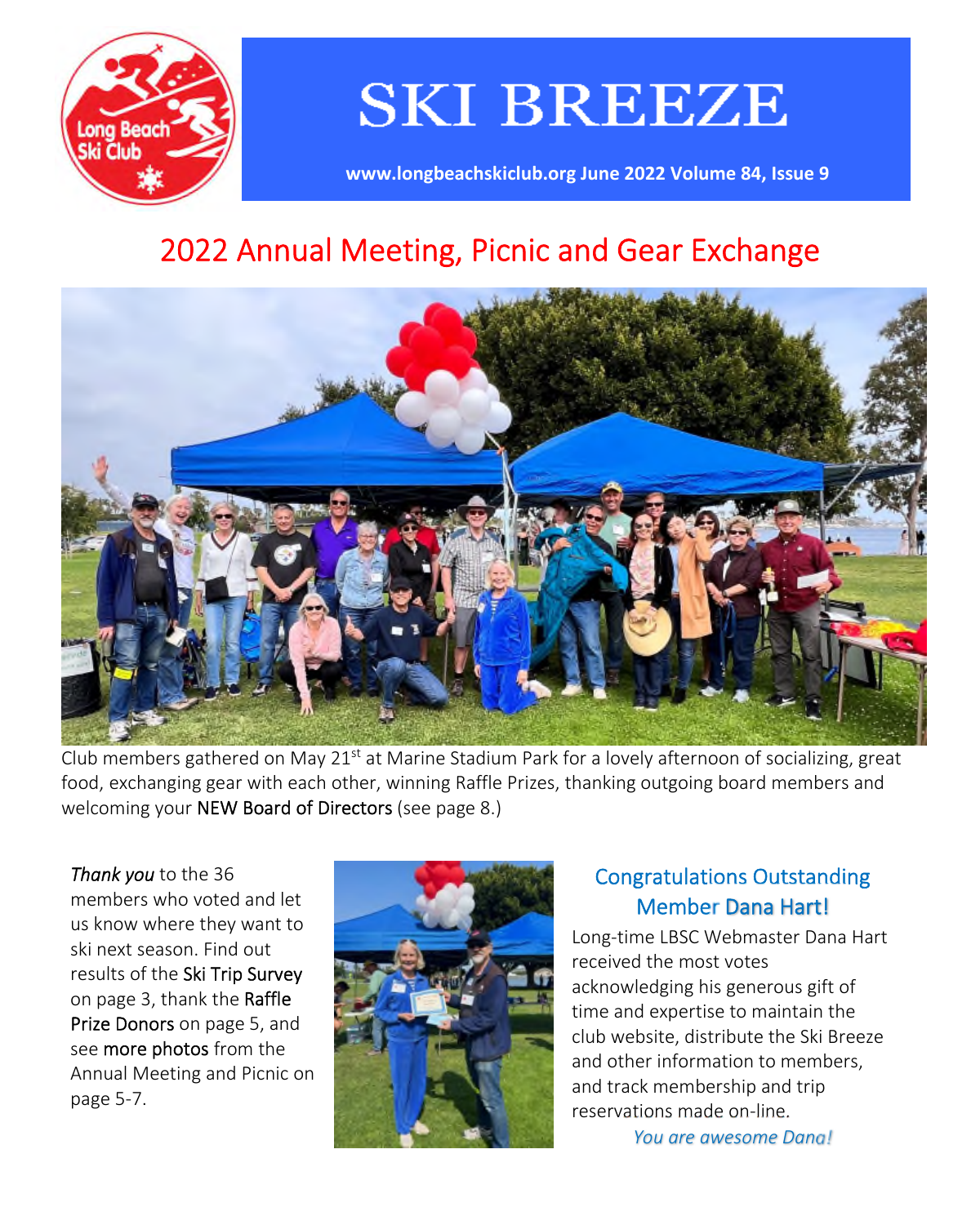# General Meeting – Wednesday, June 1st

Join us at 7 pm at Ecco's Pizza *(2123 N. Bellflower Blvd., Long Beach 90815)* to socialize, to learn about coming social and recreational activities and to talk about plans for the coming club year. The club will provide a slice of pizza and you can add a drink and side. *Guests welcome!*

## Club Calendar

|        | June 1 General Meeting – Ecco's Pizza     | July 10 Paddle Day with Gena         |
|--------|-------------------------------------------|--------------------------------------|
|        | June 12 Bike & Blade with Mike            | Aug 3 General Meeting - Ecco's Pizza |
|        | June 18 Night at the Bistro in Seal Beach | Aug 27 Duffy Boat Cruise             |
| July 6 | General Meeting - Ecco's Pizza            | Aug 21 Bike & Blade with Mike        |

Board Meetings – 4<sup>th</sup> Wednesdays Contact Past-President Barbara for location or Zoom link

# Bike & Blade is Back!

Join us on Sunday, June 12<sup>th</sup> at 10:00 am when Mike Zullo will lead bicyclists and skaters on another "Bike and Blade" event. Meet at the Long Beach Pier next to the Belmont Brewery on 39<sup>th</sup> Place. Visit with members as you bike or skate in the ocean air and keep in shape. All levels are welcome, as are your friends/prospective members. We'll have lunch together afterwards.

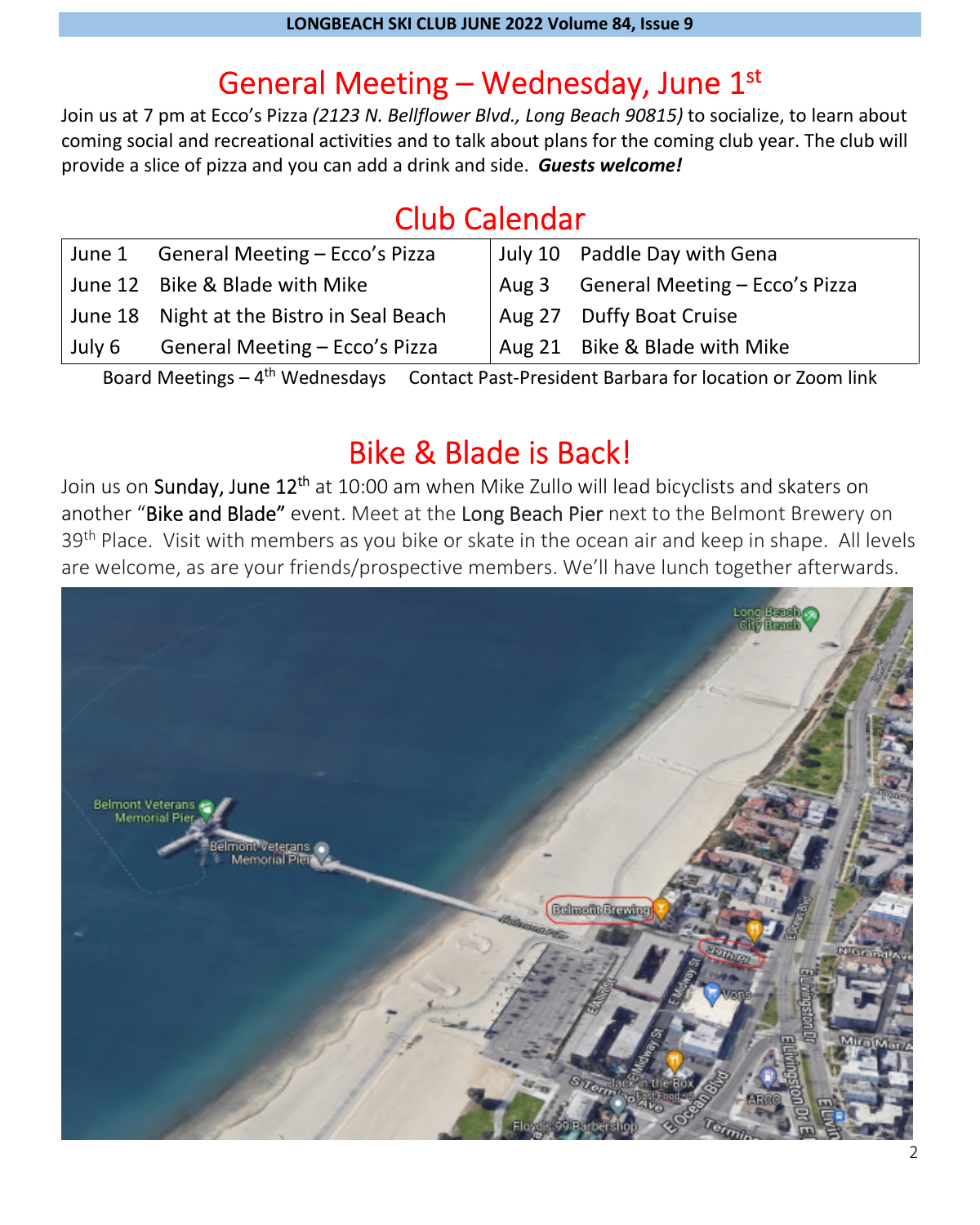

# Week Ski Trip Survey Results

*VP Week Trips – Eric*

The LBSC Week Trip Survey results are in. For those that want to go to Europe next year, we have great news. Far West Ski Association is organizing a trip to **Zermatt, Switzerland** in February 2023. For the rest of the destinations on the Survey, the results are in the chart below.

The top pick is Steamboat, Colorado, by one vote, even when you combine the number one and two picks. However, once you combine the top three picks, Banff in Alberta Canada gets the top spot. So, LBSC will be looking into trips to either **Banff or** Steamboat. Both locations offer great skiing and would be fun! It will probably come down to which area can get us the best deal. Stay tuned for details on when and where we will ski together next season.

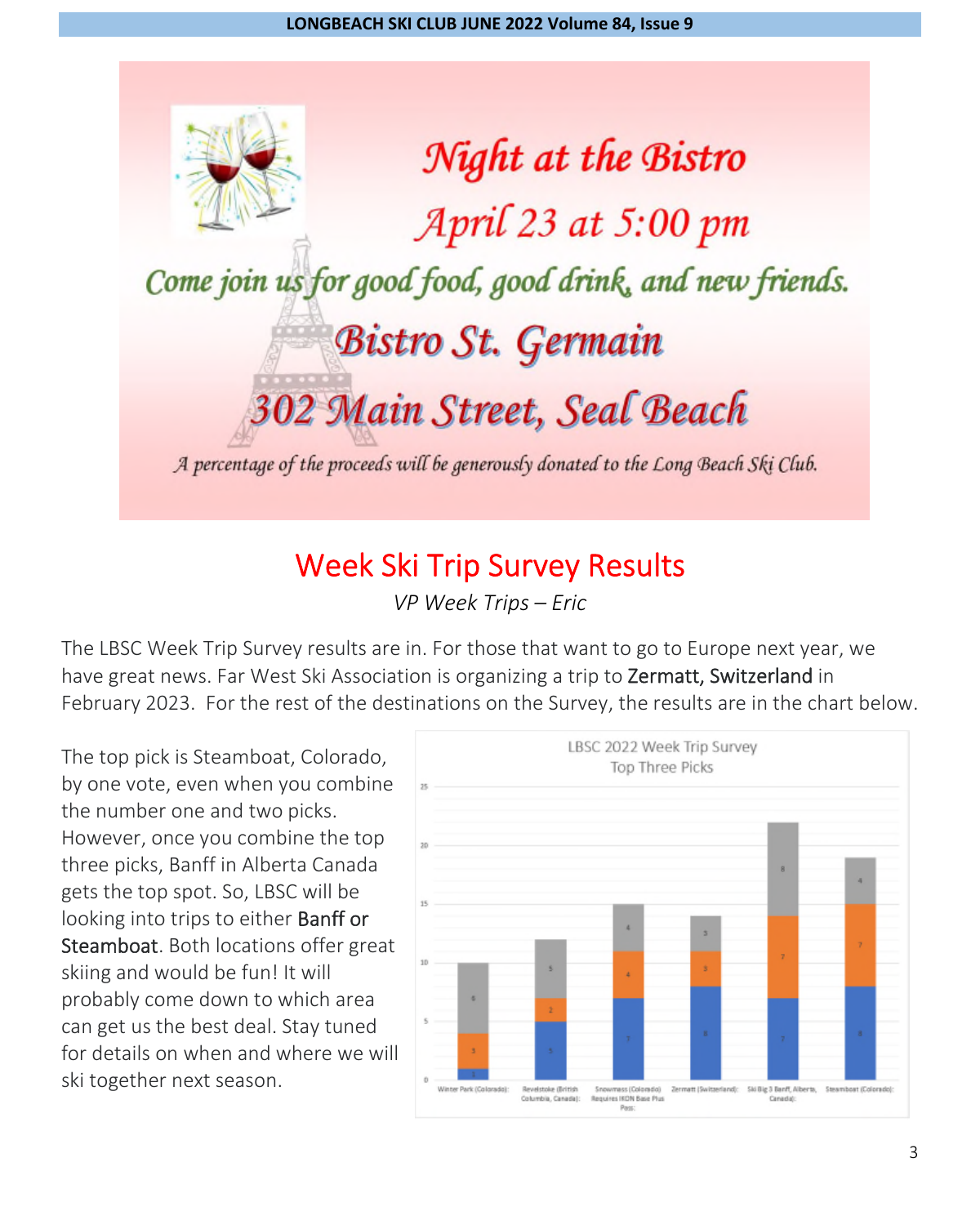# *Duffy Boat Cruise Saturday, August 27, 4 to 6 p.m.*

Huntington Harbor Boat Rentals 16732 Pacific Coast Highway, Sunset Beach



Come join us for an evening cruise of Huntington Harbor on a Duffy boat. Bring an appetizer to share and your own beverage *(beer and wine are acceptable but no hard liquor).* There are a limited number of seats at \$20 per person. Contact Rose at social@longbeachskiclub.org to reserve your spot.

### Palos Verdes Hike



Homer led nine members on a six-mile hike on trails in the hills and along the bluff above Palos Verdes on May 15<sup>th</sup>. They enjoyed the trails and each other's company, plus incredible ocean views and brunch afterward in the Malaga Cove Plaza.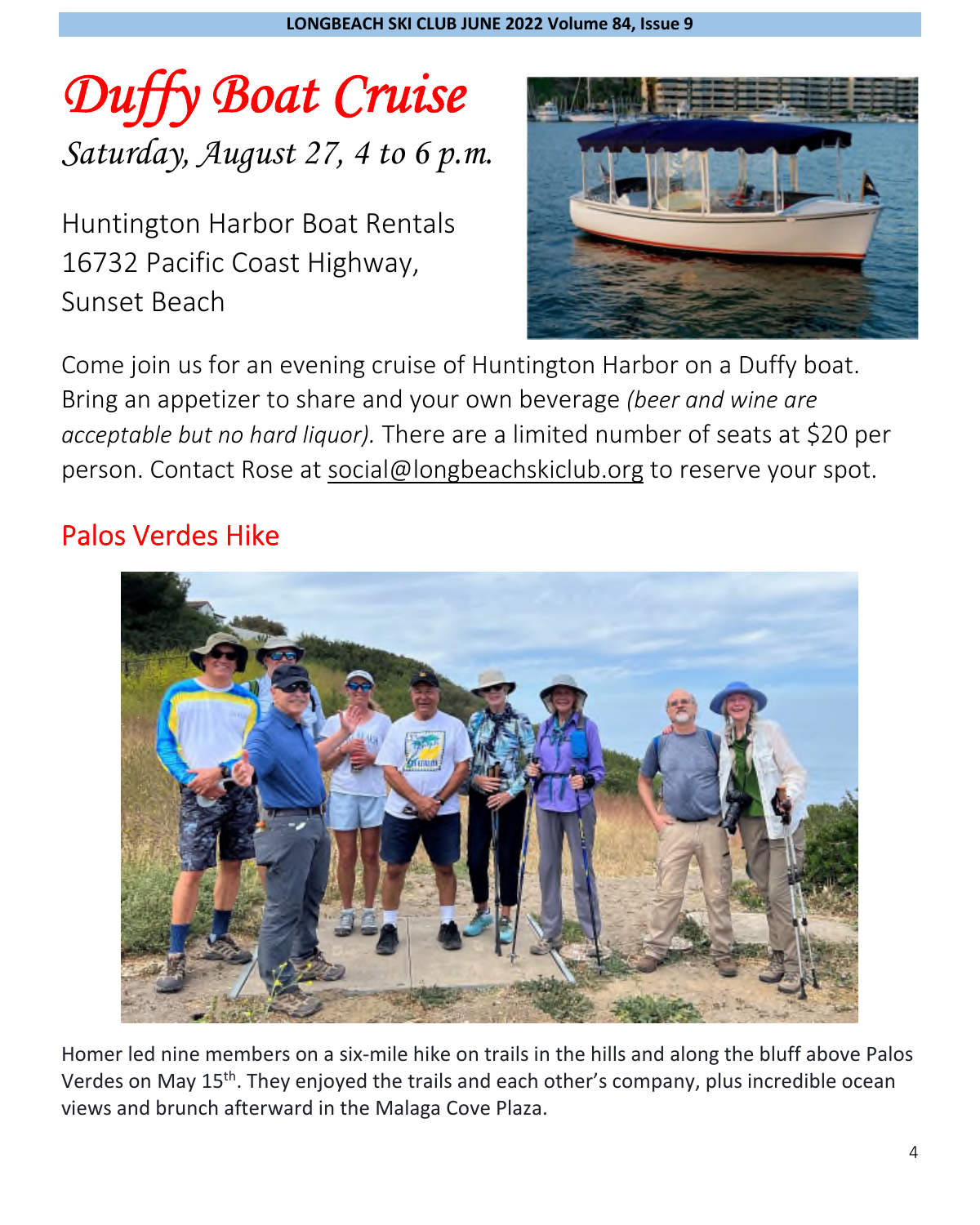### Annual Meeting Raffle

Thank you to the following companies and members that donated prizes for the Raffle. Raffle ticket sales more than covered the cost of the lunch served to all who attended.

Members: Bill Bergen (\$50 Amazon Gift Card), Craig Gibson (2 Concert tickets), Gena Lighthouse (2 hand-knitted caps), Barbara Nelson (Day Pack), Bob Miller (4 fine wines.) Companies:

Phil's Ski & Snowboard (Costa Mesa): 4 Gift Certificates totaling \$200 plus 2 Snow Mitts The Green Room (Fountain Valley): 2 Gift Certificates totaling \$100 plus four caps *Thank you* also for buying all those lucky tickets – and to Ken for organizing the Raffle and Gear Exchange! Winners included new member Doug, plus Homer, Ken, Steve, Mike, Catherine, Mark, Debbie, YuMing, Barbara, Tina and Therese.

### Annual Meeting Photos



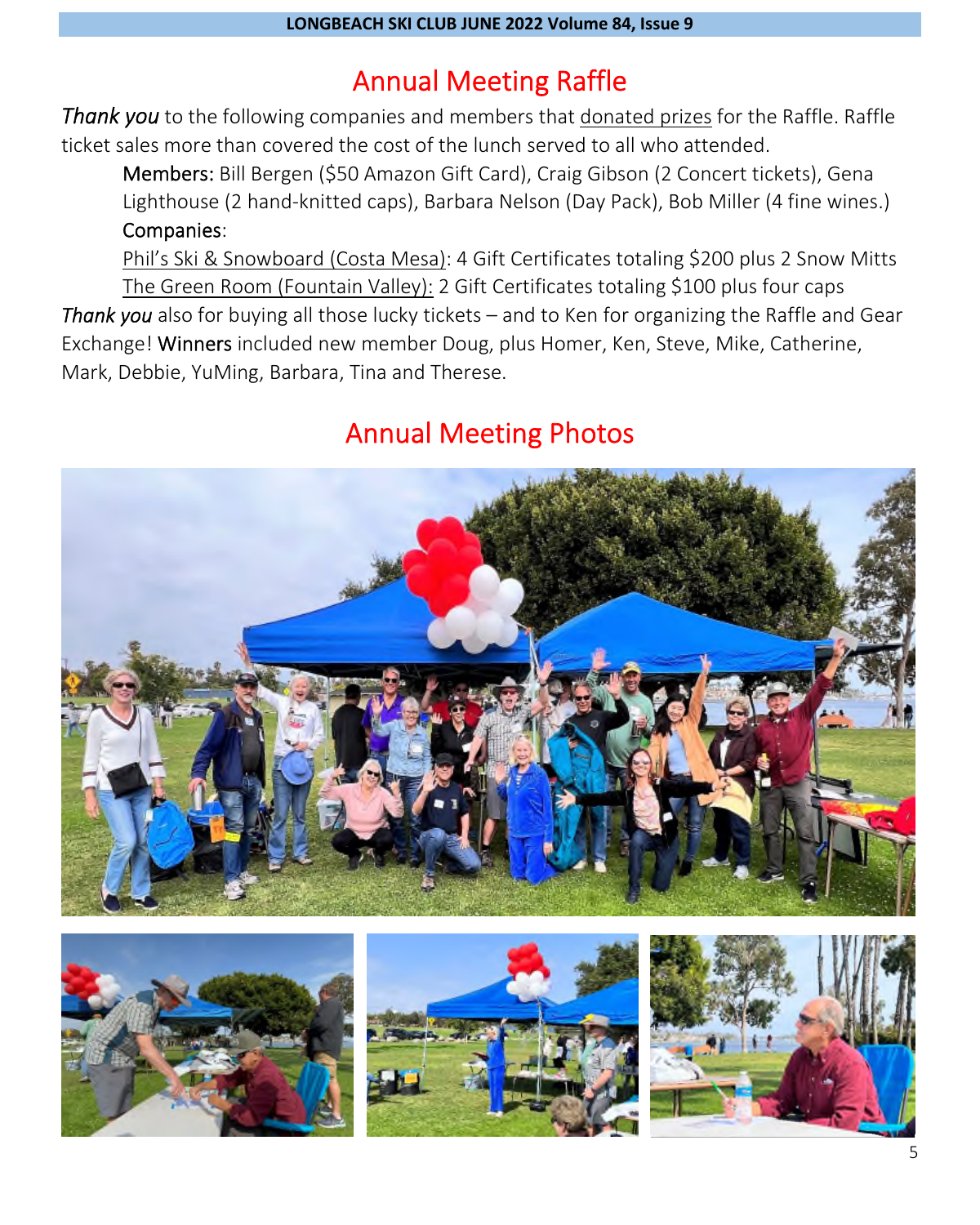















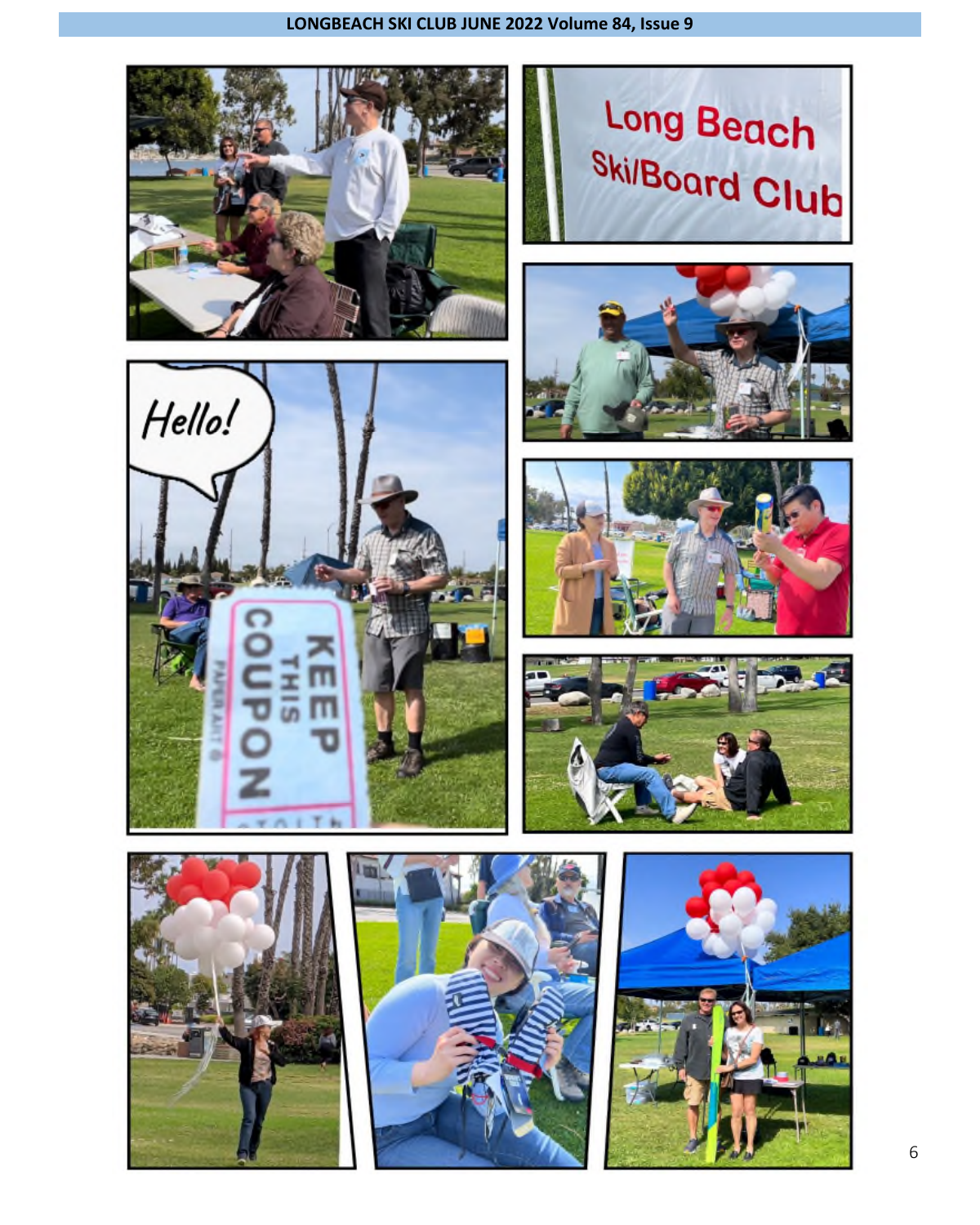**LONGBEACH SKI CLUB JUNE 2022 Volume 84, Issue 9**



# Do You Have New Ideas for the Newly Elected Board of Directors?

*Thank you* to the members that agreed to serve the club on the Board of Directors for the coming year! They are listed along with their contact information in following page.

Their first meeting to start planning ski/board trips, social and recreational activities will be on June  $17<sup>th</sup>$ , so if you have ideas for the activities you would like – please let them know!

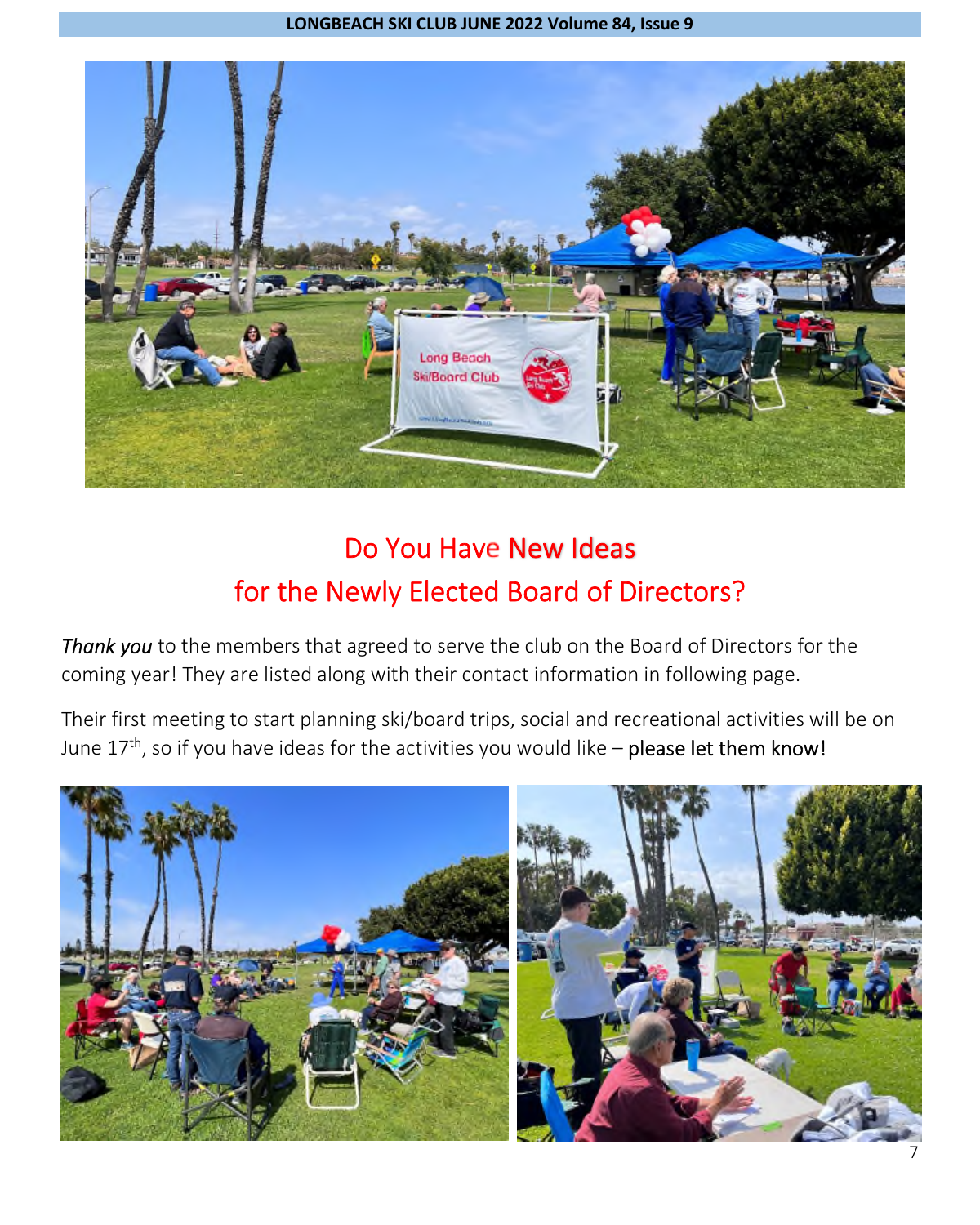# KEEP IN TOUCH!

#### *Be sure to see what we are up to by checking:*

- **Website:** www.longbeachskiclub.org
- Facebook: https://www.facebook.com/groups/lbsc1 *(post your favorite club pics here)*
- **Meetup:** https://www.meetup.com/Long-Beach-Ski-Club
- Address: Long Beach Ski Club, P.O. Box 15291, Long Beach, CA 90815
- Google Calendar: https://calendar.google.com/calendar/u/0?cid=bGJza2ljbHViQGdtYWlsLmNvbQ

### Your 2022-2023 Board of Directors

| President                         | president@longbeachskiclub.org        |              |
|-----------------------------------|---------------------------------------|--------------|
| Past President Barbara Nelson     | president@longbeachskiclub.org        | 714.501.7946 |
| VP of Week Trips Eric Hartman     | weektrips@longbeachskiclub.org        | 562.533.7205 |
| VP of Weekend Trips Keith Mason   | weekendtrips@longbeachskiclub.org     | 914.262.8656 |
| VP of Social Rose Molina          | social@longbeachskiclub.org           | 714.609.8358 |
| Treasurer Gena Lighthouse         | treasurer@longbeachskiclub.org        | 562.537.4111 |
| Nina Ziboroff<br>Secretary        | secretary@longbeachskiclub.org        | 714.290.8680 |
| Member-at-Large 1 Tina Dolkiewicz | member-at-large1@longbeachskiclub.org | 425.802.0524 |
| Member-at-Large 2 Craig Gibson    | member-at-large2@longbeachskiclub.org | 562.631.9891 |
| Member-at-Large 3 Tan Nguyen      | member-at-large3@longbeachskiclub.org | 973.896.8124 |

### 2021-2022 Committee Chairs\*

| Membership Chair Craig Gibson  | membership@longbeachskiclub.org       | 562.631.9891 |
|--------------------------------|---------------------------------------|--------------|
| Ski Breeze Editor Ivy Wu       | editor@longbeachskiclub.org           | 626.202.9608 |
| Webmaster Dana Hart            | webmaster@longbeachskiclub.org        | 562.233.7868 |
| Social Media Catherine Singer  | media@longbeachskiclub.org            | 949.510.1892 |
| LA Council Rep Gena Lighthouse | lacouncil@longbeachskiclub.org        | 562.537.4111 |
| Ways & Means Ken Gregg         | member-at-large3@longbeachskiclub.org | 714.749.6910 |
|                                |                                       |              |

\* *The new Board will appoint members to these positions for the 2022-23 club year. Contact a Board Member if you would like to be more involved in the club!*

The Long Beach Ski Club Inc. owns all rights to the contents of this Ski Breeze publication. No content of this publication can be reproduced, copied, or distributed without the consent of the Long Beach Ski Club Inc. or its representative.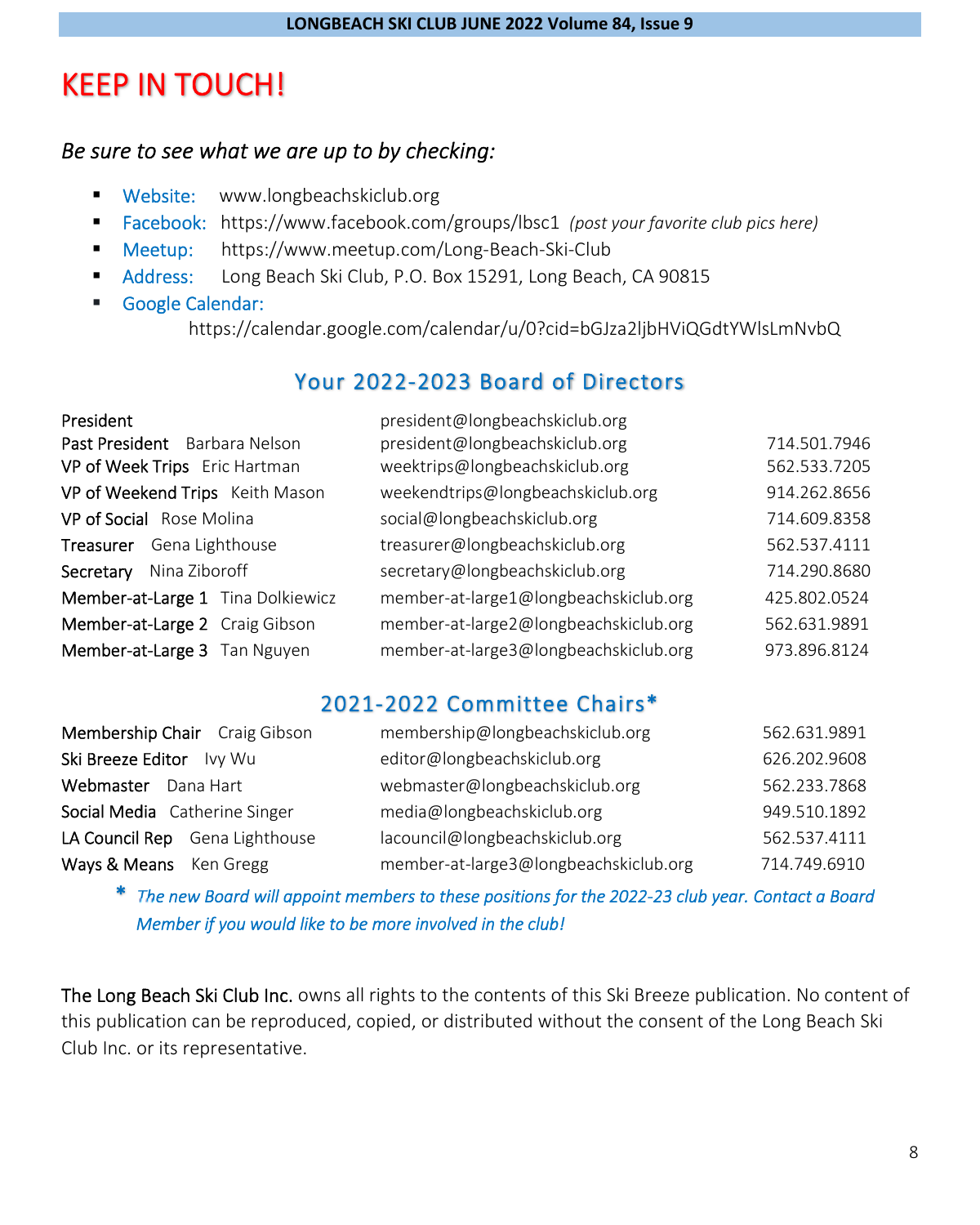

# **Long Beach Ski Club**

**Membership Application** October 1, 2021 - September 30, 2022

| New Member                                                                                                                                                                                                                     |                                                                                                                                                                                                                                |                                    | <b>Member Profile</b>                                                               |
|--------------------------------------------------------------------------------------------------------------------------------------------------------------------------------------------------------------------------------|--------------------------------------------------------------------------------------------------------------------------------------------------------------------------------------------------------------------------------|------------------------------------|-------------------------------------------------------------------------------------|
| $\square$ Renewing Member                                                                                                                                                                                                      | Member Since: The Contract of the Since of the Contract of the Contract of the Contract of the Contract of the Contract of the Contract of the Contract of the Contract of the Contract of the Contract of the Contract of the |                                    | <b>Male</b><br>$\square$ Female                                                     |
| Name: Name: Name: Name: Name: Name: Name: Name: Name: Name: Name: Name: Name: Name: Name: Name: Name: Name: Name: Name: Name: Name: Name: Name: Name: Name: Name: Name: Name: Name: Name: Name: Name: Name: Name: Name: Name:  |                                                                                                                                                                                                                                |                                    |                                                                                     |
|                                                                                                                                                                                                                                |                                                                                                                                                                                                                                |                                    | Birthday /<br>Month/Day                                                             |
|                                                                                                                                                                                                                                |                                                                                                                                                                                                                                |                                    |                                                                                     |
|                                                                                                                                                                                                                                |                                                                                                                                                                                                                                |                                    | Age Range<br>$18-20$ $121-29$ $130-39$                                              |
|                                                                                                                                                                                                                                |                                                                                                                                                                                                                                |                                    | $\Box$ 40-49 $\Box$ 50-59 $\Box$ 60+                                                |
|                                                                                                                                                                                                                                |                                                                                                                                                                                                                                |                                    |                                                                                     |
|                                                                                                                                                                                                                                |                                                                                                                                                                                                                                |                                    | Your Winter Sports<br>(check all that apply)                                        |
|                                                                                                                                                                                                                                |                                                                                                                                                                                                                                | $\Box$ Ski                         |                                                                                     |
|                                                                                                                                                                                                                                |                                                                                                                                                                                                                                | Snowboard                          |                                                                                     |
| Occupation: New York Street, New York Street, New York Street, New York Street, New York Street, New York Street, New York Street, New York Street, New York Street, New York Street, New York Street, New York Street, New Yo |                                                                                                                                                                                                                                | Cross Country Ski                  |                                                                                     |
| Person to notify in case of emergency:                                                                                                                                                                                         |                                                                                                                                                                                                                                | Snowshoe                           |                                                                                     |
| Name: Relationship: Relationship:                                                                                                                                                                                              |                                                                                                                                                                                                                                |                                    | <b>Privacy Permission</b>                                                           |
|                                                                                                                                                                                                                                |                                                                                                                                                                                                                                | In addition to my name and city of |                                                                                     |
| $\begin{tabular}{ c c c c c } \hline \quad \quad & \quad \quad & \quad \quad & \quad \quad \\ \hline \end{tabular} \begin{tabular}{ c c c c c c } \hline \quad \quad & \quad \quad & \quad \quad \\ \hline \end{tabular}$      |                                                                                                                                                                                                                                |                                    | residence, I give permission to the Long<br>Beach Ski Club to publish the following |
|                                                                                                                                                                                                                                |                                                                                                                                                                                                                                |                                    | information in the Club Roster for the use                                          |
|                                                                                                                                                                                                                                |                                                                                                                                                                                                                                | of members only:                   |                                                                                     |
| I agree to comply with the club's By-laws and Waivers.                                                                                                                                                                         |                                                                                                                                                                                                                                | Email Address                      |                                                                                     |
|                                                                                                                                                                                                                                |                                                                                                                                                                                                                                | <b>T</b> Mailing Address           | Cell Phone Number                                                                   |
| Signature of Applicant: The Contract of Applicant Contract of Applicant Contract of Applicant Contract of Applicant Contract of Applicant Contract of Applicant Contract of Applicant Contract of Applicant Contract of Applic |                                                                                                                                                                                                                                |                                    |                                                                                     |
|                                                                                                                                                                                                                                |                                                                                                                                                                                                                                |                                    |                                                                                     |
| Date: _____________                                                                                                                                                                                                            |                                                                                                                                                                                                                                |                                    |                                                                                     |
|                                                                                                                                                                                                                                |                                                                                                                                                                                                                                |                                    |                                                                                     |
|                                                                                                                                                                                                                                |                                                                                                                                                                                                                                |                                    |                                                                                     |
|                                                                                                                                                                                                                                |                                                                                                                                                                                                                                |                                    | Date Received:                                                                      |
| Annual Dues: \$55.00 per person                                                                                                                                                                                                | Submit Application and Dues on<br>club website                                                                                                                                                                                 |                                    |                                                                                     |
|                                                                                                                                                                                                                                | OR                                                                                                                                                                                                                             |                                    | Date Deposited: _____________                                                       |
|                                                                                                                                                                                                                                | Mail Application & Check to:                                                                                                                                                                                                   | $\Box$ Cash                        |                                                                                     |
| Application is not valid unless                                                                                                                                                                                                | Long Beach Ski Club                                                                                                                                                                                                            | $\Box$ Check                       |                                                                                     |
| the attached waiver is completed                                                                                                                                                                                               | PO Box 15291                                                                                                                                                                                                                   | Credit Card                        |                                                                                     |
| and signed.                                                                                                                                                                                                                    | Long Beach, CA 90815                                                                                                                                                                                                           |                                    |                                                                                     |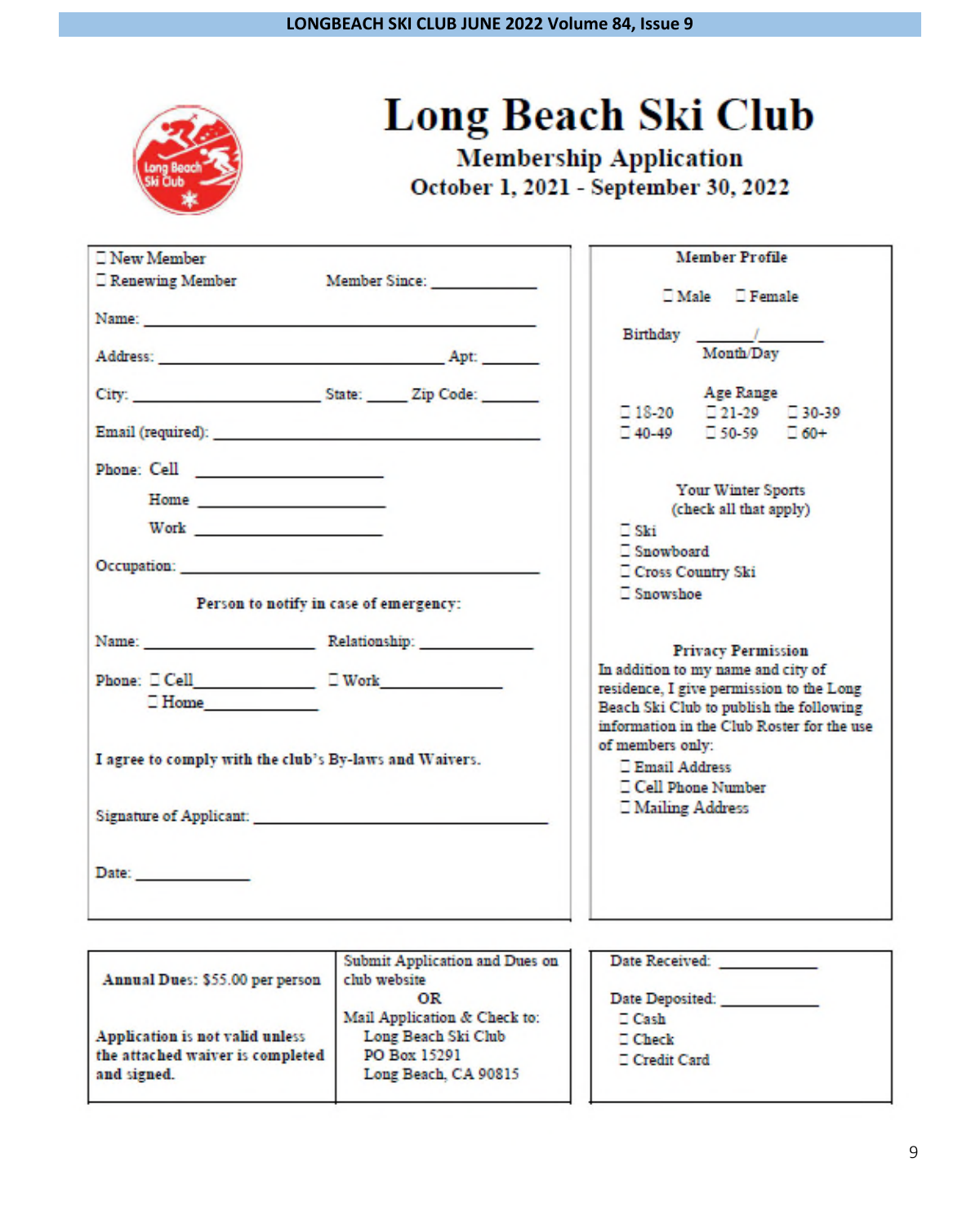### Long Beach Ski Club Inc.

### PLEASE READ AND BE CERTAIN YOU UNDERSTAND THE IMPLICATIONS OF SIGNING

### **RELEASE OF LIABILITY, WAIVER OF CLAIMS, EXPRESS ASSUMPTION OF RISK AND INDEMNITY AGREEMENT**

I Letting the state of the state of the state of the state of the state of the state of the state of the state of the state of the state of the state of the state of the state of the state of the state of the state of the have been fully informed of the inherent hazards and risks associated when participating in Long Beach Ski Club Activities, including travel to and from designations. I fully acknowledge and understand that these risks can lead to severe injury and even loss of life. I further understand that:

1. Participation may include possible exposure to and illness from infectious diseases, epidemic or pandemic, including but not limited to: MRSA, Influenzas and COVID-19.

2. Risk of injury from participating in the activity and equipment utilized, is significant including the potential for broken bones, severe injuries to the head, neck, and back or other bodily injuries that my result in permanent disability and death.

3. Possible equipment failure and/or malfunction or misuse of my own or others' equipment.

4. *I AGREE THAT I WILL WEAR APPROVED PROTECTIVE GEAR AS DECREED BY THE GOVERNING BODY OF THE SPORT I AM PARTICIPATING IN.* However, protective gear cannot guarantee the participant's safety. I further agree that no helmet can protect the wearer against all potential head injuries or prevent injury to the wearer's face, neck or spinal cord. Failure to wear a helmet may result in denial of any claim(s) against the Long Beach Ski Club Inc. and its insurance provider.

5. If participating in Winter Activities: variation and/or steepness of terrain, variation or changes in surfaces including but not limited to snow surfaces, ice, bare spots, rocks, stumps, debris, cliffs, trees, fences, posts, trees, light poles, signs, buildings, roads, walkways, ramps, rails, stairs, pyramids, manual pads, bowls, half-pipes, jumps, padded and non-padded barriers, other persons, and other natural and man-made hazards.

6. My own negligence and/or the negligence of others, including but not limited to operator error and guide decision making including misjudging terrain, weather, riding surfaces or other obstacles.

7. Exposure to the elements and temperature extremes may result in frostnip, frostbite, heat exhaustion, heat stroke, sunburn, hypothermia and dehydration.

8. Dangers associated with exposure to natural elements include but are not limited to avalanche, rock fall, inclement weather, thunder and lighting, severe and or varied wind, temperature and other weather conditions.

#### *IN CONSIDERATION OF BEING ALLOWED TO PARTICIPATE IN LONG BEACH SKI CLUB ACTIVITIES, I HEREBY AGREE AS FOLLOWS:*

9. I understand the description of these risks is not complete and unknown or unanticipated risks may result in injury, illness, or death. Nevertheless, I knowingly wish to proceed and I freely accept and expressly assume all risk, dangers and hazards that may arise from such activities which could result in personal injury, loss of life and property damage to me.